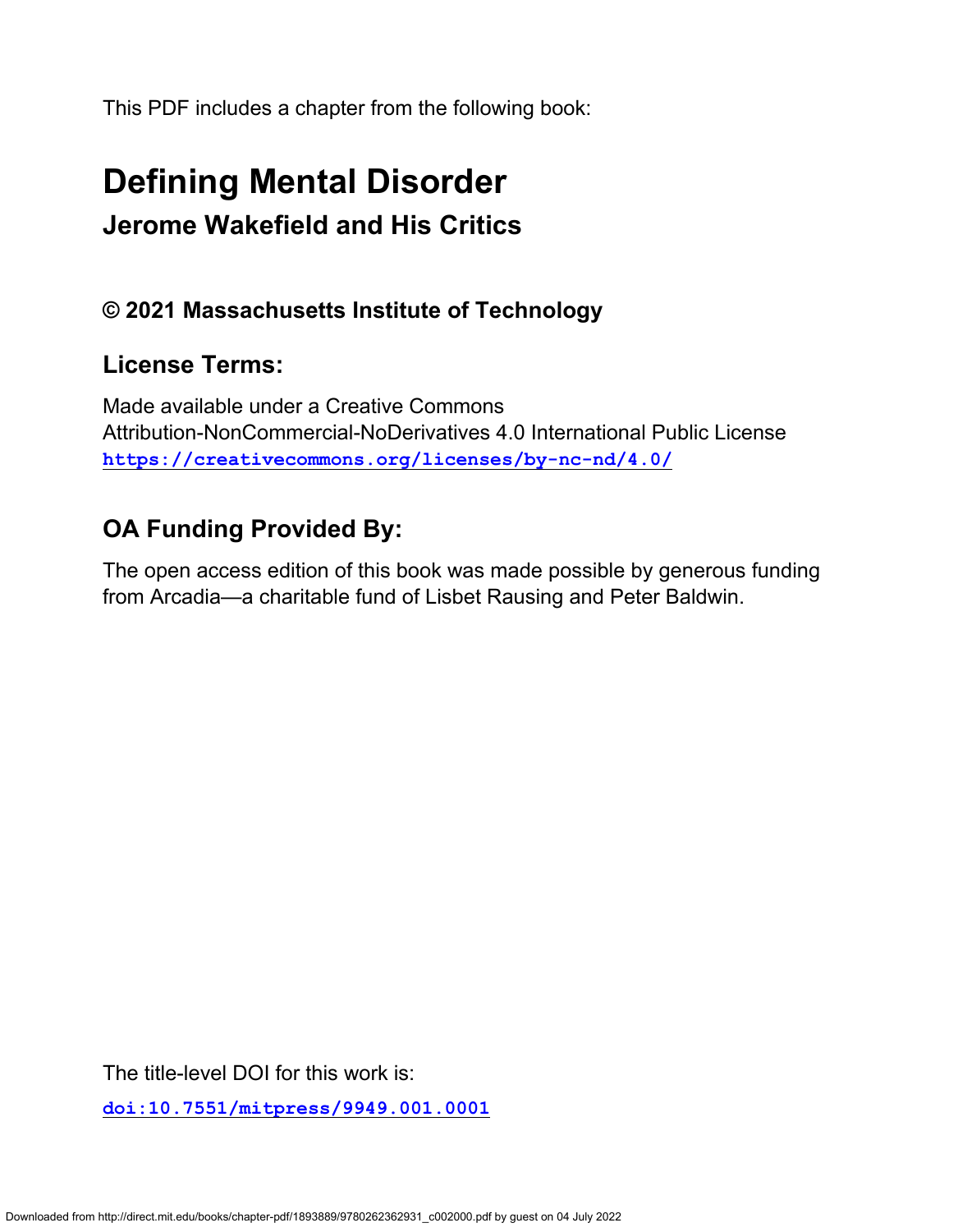# **21 Autistic Spectrum, Normal Variation, and Harmful Dysfunction**

## **Denis Forest**

If I could snap my fingers and be nonautistic, I would not. Autism is part of what I am. —Grandin (2006)

# **Introduction**

Since the pioneering work of Leo Kanner (Kanner 1943), the diagnosis of autism has been based on the so-called autistic triad, that is, the reunion of three types of features: impairment of social development, impairment of communication, and display of rigid and repetitive behavior (Baron-Cohen 2008). This mix of deficiency and oddity has been the basis on which autism has been identified as a developmental *disorder*. Research on autism has not only increased our knowledge on this condition in innumerable ways but also resulted in a more problematic picture of it. First, instead of a sharp contrast between autistic and nonautistic people, research has pointed out the presence of autistic features within some parts of the nonautistic population—which has led to the introduction of the notion of a broader autistic phenotype (Piven et al. 1997). Second, we have now good reasons to recognize a marked heterogeneity within what is called, since the work of Allen (1988) and Wing (1997), the autistic spectrum: high-functioning autism, where general intelligence is preserved, is quite different from "classic autism," and specialists are not unanimously convinced that the term "disorder" applies to it.<sup>1</sup> This evolution toward a greater recognition of preserved (or even enhanced) abilities of individuals in high-functioning autism has coincided with the development of the neurodiversity movement, which developed in the 1990s through the activity of online groups of high-functioning autistic persons (Ortega 2009; Jaarsma and Welin 2011).<sup>2</sup> The advocates of neurodiversity claim that nonautistic or, as they call them, "neurotypical" people have a negative bias against autistic persons and that we should stop confusing mere difference with genuine deficiency. So we have moved from a world where autism was a relatively well-defined medical category to a different universe marked by clinical heterogeneity, elusive boundaries, numerous first-person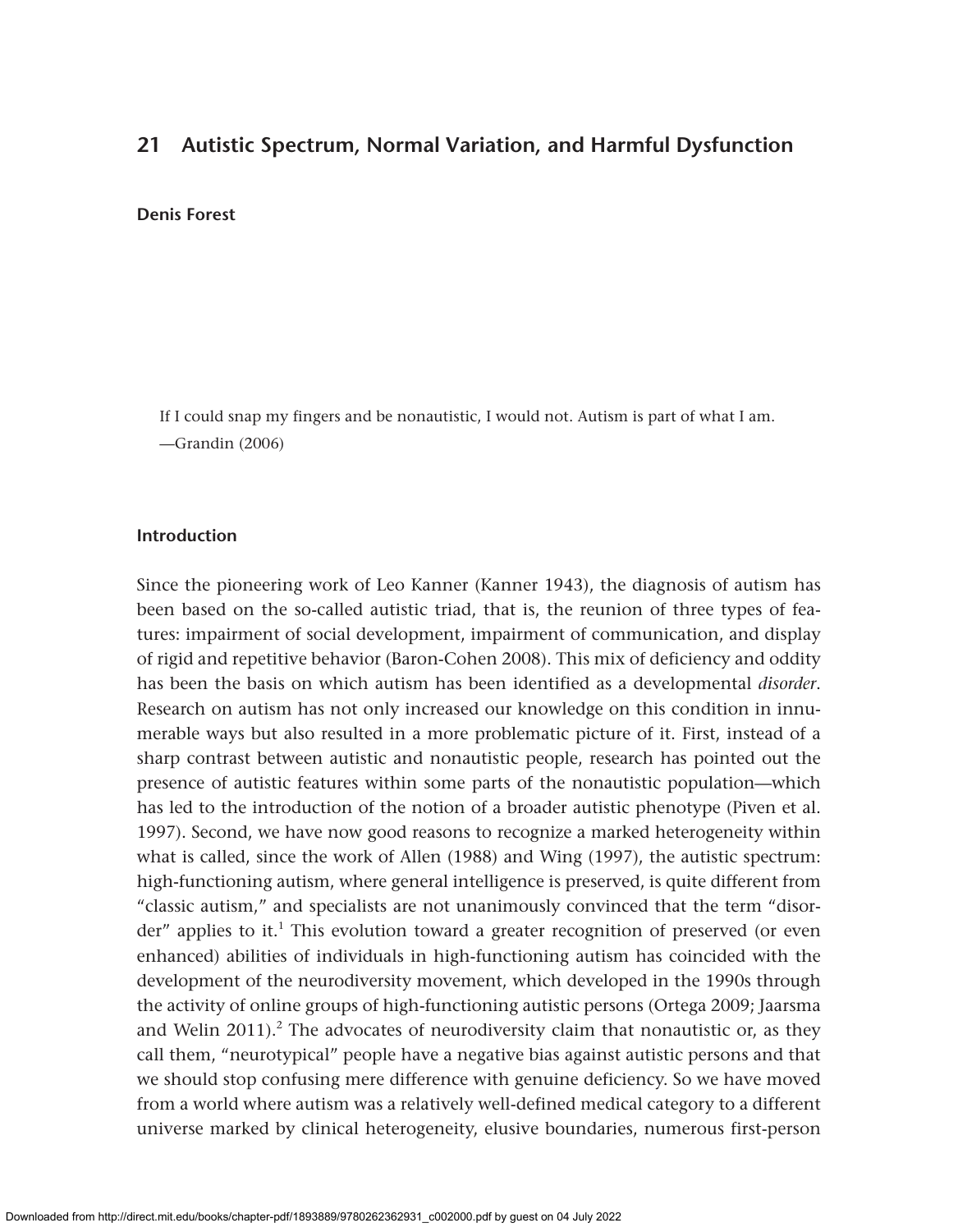accounts of how autistic persons experience the world (Grandin 2006, 2009), and finally, controversy about the very application of the term "disorder" to autism.

According to Jerome Wakefield, "a disorder is a harmful dysfunction, wherein harmful is a value term based on social norms, and dysfunction is a scientific term referring to the failure of a mental mechanism to perform a natural function for which it was designed by evolution" (Wakefield 1992a, 373). Purely normative views of mental disorders, according to Wakefield, fail to recognize that function and malfunction are independent from our values, norms, and preferences; they miss the crucial point that there are objective, natural facts that ground our medical judgments. In this chapter, I want to confront the harmful dysfunction view (mentioned hereafter as HD analysis) and the contemporary debate about autism that revolves around two key questions: how should we explain autism, and should we think of it in terms of difference and normal variation, on one hand, or deficiency and disorder, on the other hand?

In a very thorough examination of HD analysis (Poland 2002), Jeffrey Poland has made a useful distinction between two projects that, according to him, coexist within the HD analysis: one is a descriptive project, "to reconstruct as accurately as possible the commitments of contemporary mental health practice regarding the concept of mental disorder," and a normative project, "to identify a set of conceptual commitments that ought to inform contemporary mental health practice." The descriptive project deals with scientific psychiatry as it is, the normative project, with scientific psychiatry as it should be. The content of this chapter will echo this distinction, and I shall answer two different questions. First, there is the descriptive issue: is research about autism and its explanation concerned with the discovery of dysfunctional mechanisms, where "dysfunctional" has the precise meaning that is attached to it within the framework of HD analysis, and are dysfunctions currently described independently from background normative judgments? The answer I intend to provide is negative: in the literature, with few exceptions, "dysfunction" of psychological or neural mechanisms is not understood as their failure to perform what they have been "designed" to do (section I). Moreover, factual judgments about impaired performance and dysfunction are usually inseparable from implicit evaluative claims (section II). My second question is as follows: is the definition of disorders as harmful dysfunctions helping us to settle the debate about deficiency versus diversity, by providing us a standard for the application of the notion of disorder?<sup>3</sup> To this second question, my answer will also be negative, especially because in the context of developmental disorders like autism, what counts as "harm" is less dependent on "social values" than what is required by HD analysis (section III). The suggestion that goes with these negative answers is offered as revisionary rather than radical: I do not suggest that we should give up the core of HD analysis (combining dysfunctions and their harmful consequences) but rather that we should analyze functional talk and harm in a different way. In a nutshell, I shall advocate a more mechanistic view of dysfunctions and an understanding of harm in terms of diminished ability.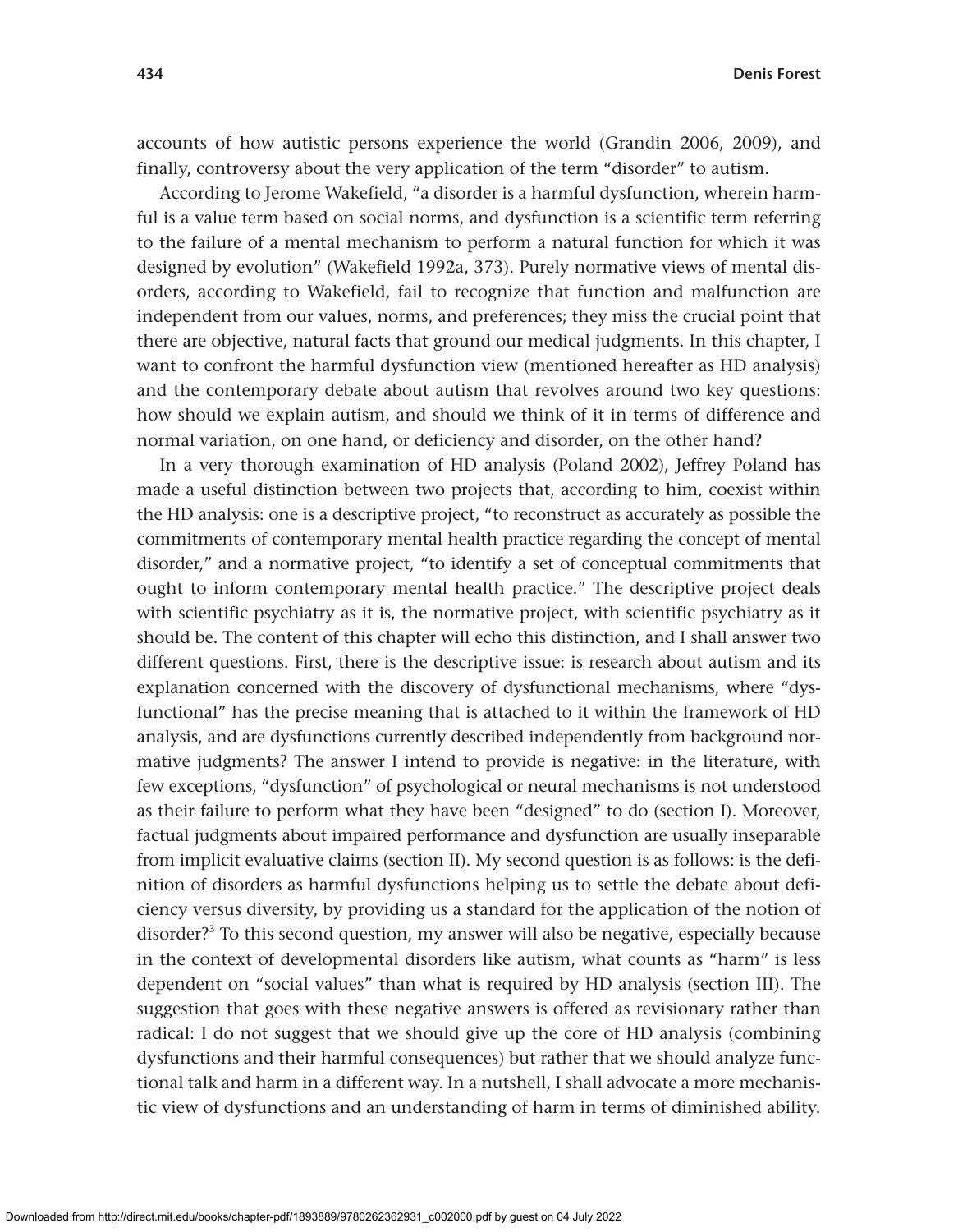#### **I. Psychological Theories of Autism: What Is Dysfunctional, and in What Sense?**

If we analyze some of the cognitive theories of autism that have been the most widely discussed in recent years, it seems to be an easy task to reconcile their construal of autism with HD analysis. My reason to start with psychological theories is that their common ambition has been to go *beyond* mere diagnostic criteria and to characterize underlying psychological *mechanisms*, that is, to offer causal explanations of autism involving some kind of disturbance at the psychological level. These theories are the mindblindness theory (Baron-Cohen 1995), the weak coherence theory (Frith 1989; Frith and Happé 1994), and the executive dysfunction theory (Ozonoff et al. 1991; Hill 2004)—for the sake of simplicity, I shall leave aside the empathizing-systemizing theory (Baron-Cohen 2009) that refines on the mindblindness theory.

1. According to the *mindblindness theory*, what is central to autism is the inability to ascribe correctly beliefs and desires to people in order to explain and predict their behavior or, as it is often said, to "read their minds." In its stronger form, the theory postulates that there is a mental mechanism dedicated to the ascription of mental states to others that takes the form of a cognitive module (a psychological faculty with its own cognitive domain and its specific operations, which entails the possibility of its own internal breakdown). This capacity is called in the literature the theory of mind (ToM) module (Baron-Cohen 1995). The idea is roughly that in the autistic mind, because of a defective ontogenetic history that does not lead to its proper development, the ToM module is not working the way it is supposed to.

2. According to the *executive dysfunction theory*, to understand autism, we have to focus on what is called executive function, that is, the ability to control action—where action may be the movements of the body but also the thoughts of the subject. The creation and execution of plans, the ability to stay focused on a given topic or to shift attention, presuppose the integrity of the executive system. Concerning autistic disorders, the executive dysfunction theory aims, in particular, at explaining repetitive behaviors and narrowed interests.

3. According to the *weak coherence theory*, there is a standard human form of information processing that is crucial to the construction of complex structures; it makes possible both to build and to recognize organized wholes, to memorize complex patterns (rather than their discrete elements). Autistic people would be specifically impaired in these information-processing mechanisms, and their levels of performances in all sorts of cognitive tasks (pattern recognition, memory of meaningful sentences, parsing of sentences) would be evidence of that.

In each case, what is postulated by the theory is that there is a psychological mechanism that fails to perform its function, whether it is the function of controlling action, of ascribing beliefs and desires to others, or of integrating details within coherent wholes. Accordingly, autism would be based on the dysfunction of some kind of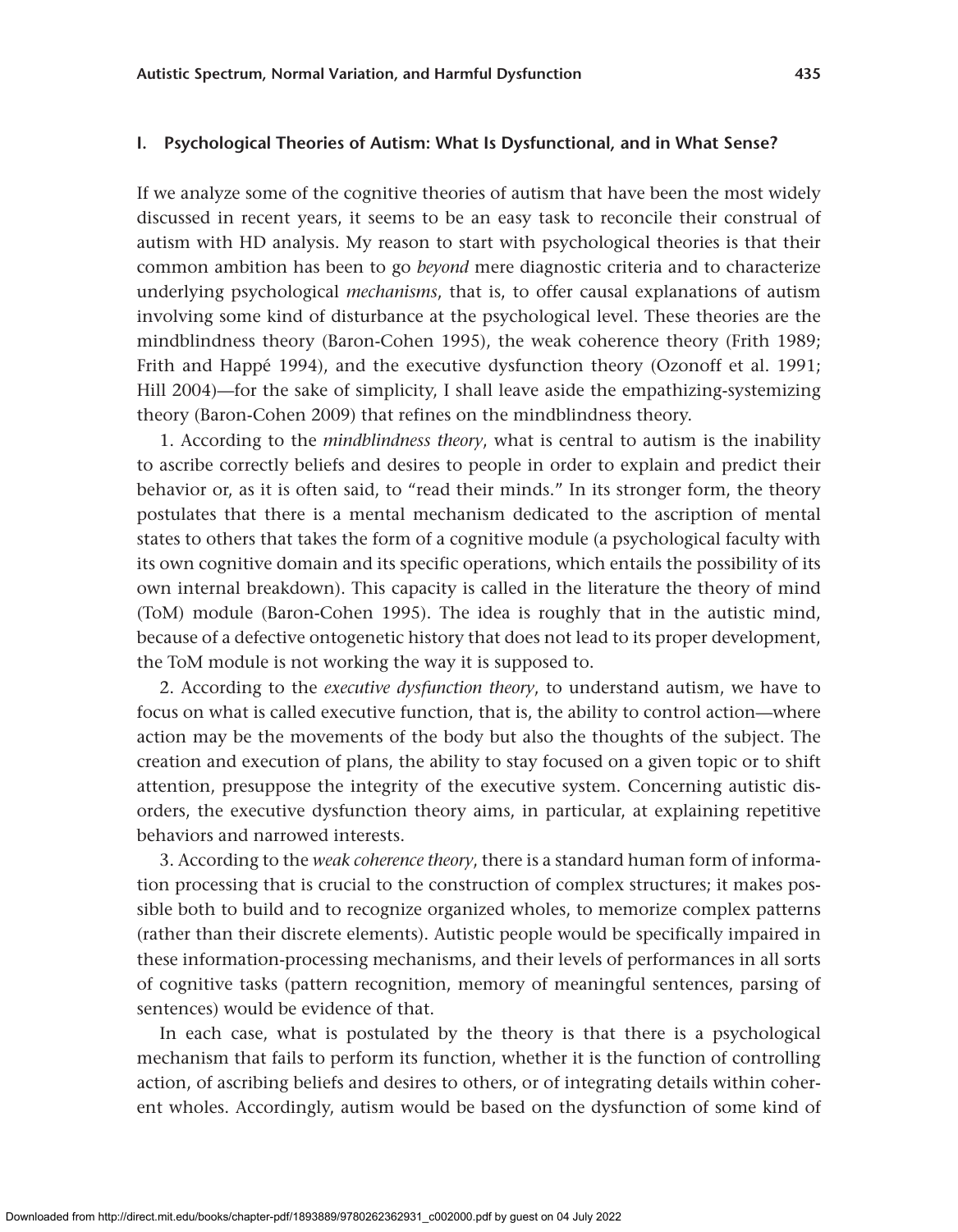psychological mechanism, and in each case, the dysfunction would produce *harmful* results (because one values the ability to control one's actions, the understanding of others as well as related social skills, or the ability to process information in a coherent manner). Explaining autism would consist in identifying the underlying dysfunction(s) that lead(s) to clinically significant, harmful consequences. Of course, advocates of each theory underline that there is much more to the symptoms of autism than what a rival theory can account for, but all such theories and their more recent counterparts share the same goals.

Objections that can be raised against this type of explanation are not necessarily a problem for HD analysis. For instance, concerning the mindblindness theory, the reduced social interactions of autistic children could be explained by a low-level deficit in the perception of social cues, rather than by a higher-level deficit in mentalizing per se (Gerrans 2002). It would be the lack of relevant input, rather than the dysfunction of a dedicated mechanism, that would carry the burden of the explanation: the theory of mind module, then, would become an unnecessary theoretical construct. But HD analysis is not committed to the prediction that, for any mental disorder, the underlying dysfunction is the dysfunction of a specialized mental mechanism (Wakefield 2000). If we give up the theory of mind module, this does not by itself compromise the application of the harmful dysfunction view to autism. However, this kind of immunity to refutation may be a sign of epistemic weakness, rather than a strength. The notion of a dysfunctional "mental mechanism" that would have been "designed" reflects the conviction that first, there must be some objective basis of mental disorders that is independent from our values and expectations and, second, that mental mechanisms are the product of evolution, like other biological mechanisms. Speaking of dysfunction, then, is rejecting relativism and being committed to the idea that mental disorders have a biological nature, but it is not much more than that.

Now, to use Poland's distinction quoted above, is it legitimate to say that mental disorders are currently defined in terms of harmful dysfunctions where "dysfunction" refers to the failure of a mental mechanism to perform "a natural function for which it was designed by evolution"? Mindblindness theory of autism can be (and has been) construed within an evolutionary framework.<sup>4</sup> It is possible to give to "dysfunction" the kind of meaning that *befits* HD analysis. But as it has been pointed out several times by critics of Wakefield's views (Murphy and Woolfolk 2000; Poland 2002; Murphy, this volume), functional talk can have a different meaning, and functional ascriptions may answer different kinds of explanatory purposes. Cummins's view of functions (Cummins 1975) according to which the function *F* of a component *C* is its contribution to the explanation of a capacity of the system in which *C* is embedded seems appropriate for psychological as well as physiological mechanisms. When a scientist tries to explain perseverations and narrowed interests in terms of the dysfunction of an executive system (which would usually monitor and controls action planification), the function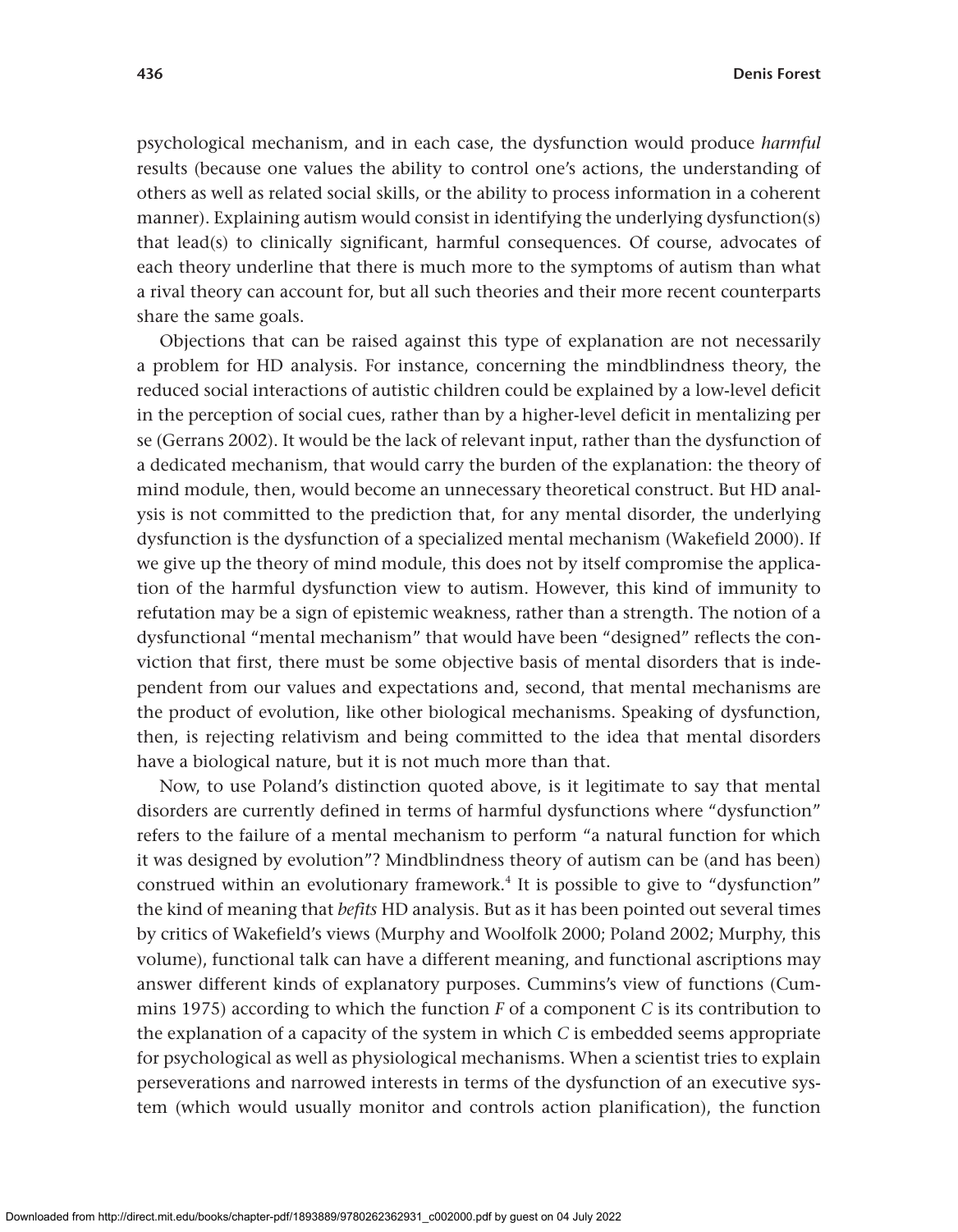of such a system is not seen as the reason why such a system has been recruited by natural selection. In more mechanistic terms (Machamer et al. 2000), its function is the contribution it makes to the behavioral and psychological repertoire of similar individuals belonging to the same species. The ascription of a dysfunction is not based on Darwinian speculation but on the contrast between a shared ability and an (intriguing) disability. So when we think of an "executive dysfunction theory of autism," we do not (have to) care about the past contribution of this system to the reproductive success of our ancestors. Research related to the executive function theory does not even try to address these issues. What counts is the explanatory value of a functional analysis that postulates an executive system and how the dysfunction of such a system (its failure to do what it usually does in humans, not what it has been designed to do) is able to help us to understand where autistic features come from. Even the mindblindness theory is, in practice, a theory of the *ontogeny* of mental mechanisms (Baron-Cohen 1995). Evolutionary psychologists can speculate about the origins of the theory of mind module, but this entity is useful in cognitive psychology only if it fits in a plausible mechanistic decomposition of the mind. The reference to an evolutionary background remains quite idle in this context.

Moreover, to be able to distinguish between functioning and malfunctioning in Wakefield's sense, we would have to know *when* an evolved mechanism is not doing what it has been designed to do and what the corresponding normal range of variation is in terms of level of performance (Schwartz 2007). Talking about failure and disability leads us to ignore the fact that cognitive tests usually do not offer evidence of a complete *lack* of ability in autistic persons, even for tasks where they are known to be at a disadvantage. For instance, in a task of sentence comprehension for which autistic and nonautistic subjects were tested (Just et al. 2004), error rates were only slightly different: error rates were 8% and 13% for the autistic group (for active and passive sentences), when they were 5% and 7% for the control group. We can interpret this result as the sign of a cognitive dysfunction as evidence of an impaired linguistic ability. But we could also consider (as the different pattern of brain activation in the autistic group suggests) that autistic people use a different cognitive strategy that is quite effective in a *majority* of cases: where shall we find reasons to justify our claim that an error rate of 5% indicates a level of performance that deserves to be called normal (the mind, then, is working "as designed") and that an error rate of 8% is equivalent to a cognitive dysfunction? There is a danger of circular reasoning here, because tests are there to determine what is impaired in the autistic mind, but the slight difference in the results is interpreted as a sign of disturbance *because* the subjects are known to be autistic and their faculties are presumed to be impaired. Adding evolutionary considerations will not help us to break this kind of circle.

To sum up, it is true that occasionally, the dysfunction of the theory of mind module has been conceived in the literature on autism as "the failure of a mental mechanism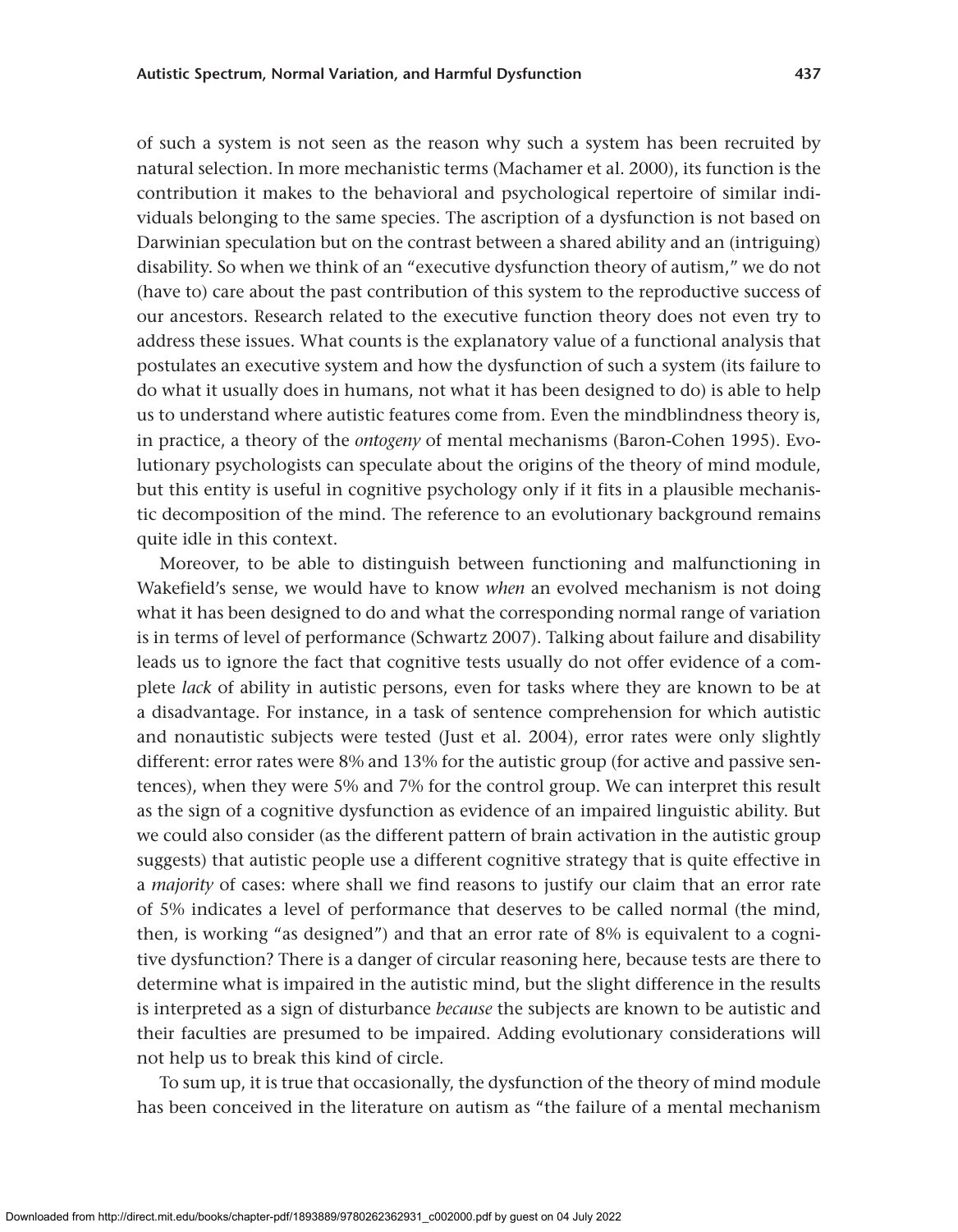to perform a natural function for which it was designed by evolution." But on one hand, we have to remain cautious about the kind of just-so stories that proliferate in evolutionary psychology (Richardson 2010). And on the other hand, concerning the cognitive explanations of autism in general, there is no systematic reference to such an evolutionary background, and more important, such a background plays no special role when the merits and flaws of these cognitive explanations are discussed. We could add that what is true of psychological explanations would also be true of neurocognitive accounts of autism, like the so called broken-mirror view (Ramachandran 2011): it is quite easy to speculate both on the evolutionary history of mirror neurons and on the cognitive impact of the disruption of the mirror system, but in the end, all that matters is how relevant the functioning of the mirror system is to the causal explanation of autistic symptomatology (Hickok 2014).

### **II. Normality and High-Functioning Autism**

In the previous section, I have tried to establish that cognitive explanations of autism are developed without being integrated to an evolutionary framework where dysfunction has the precise meaning that Wakefield is ascribing to it. But now I would like to follow a different strategy. Let us suppose that, in conformity with HD analysis, what mental mechanisms usually or typically do in the general population is what they have been designed to do. In nonautistic people, key mental mechanisms would function as designed, and in autism, the same mechanisms would fail to do what they are designed to do. Does it help us to solve the difficult problems linked today to the autistic phenotype in its wide diversity?

Let us take, for instance, the weak coherence theory. As we have seen, it links key aspects of autism with a definite kind of malfunction of psychological mechanisms. We could call its main hypothesis the central coherence view of cognitive processing (CCV). CCV is explicitly presented as a view of "*normal* [emphasis added] information processing" (Frith and Happé 1994). The meaning of "normal" here is statistical: when Frith and Happé mention, for instance, "the ease with which we recognize the contextually appropriate sense of many ambiguous words used in everyday speech," *they* clearly refers to what *most of us* are able to do *most of the time*. In the same paper, central coherence is even called a "universal feature of human information processing." But here normal has also, obviously, an *evaluative* character: processing information the way we do yields special benefits; it enables us to construct complex representations, to get the meaning of a joke, to memorize a meaningful sentence, and so on. Central coherence is not only the standard way of information processing; it is supposed to be the *right* way. Ascribing impaired or *dysfunctional* cognitive capacities to autistic people presupposes a given account of what it is like to be normal. In this case, humans would have evolved an ability for information processing along a principle of central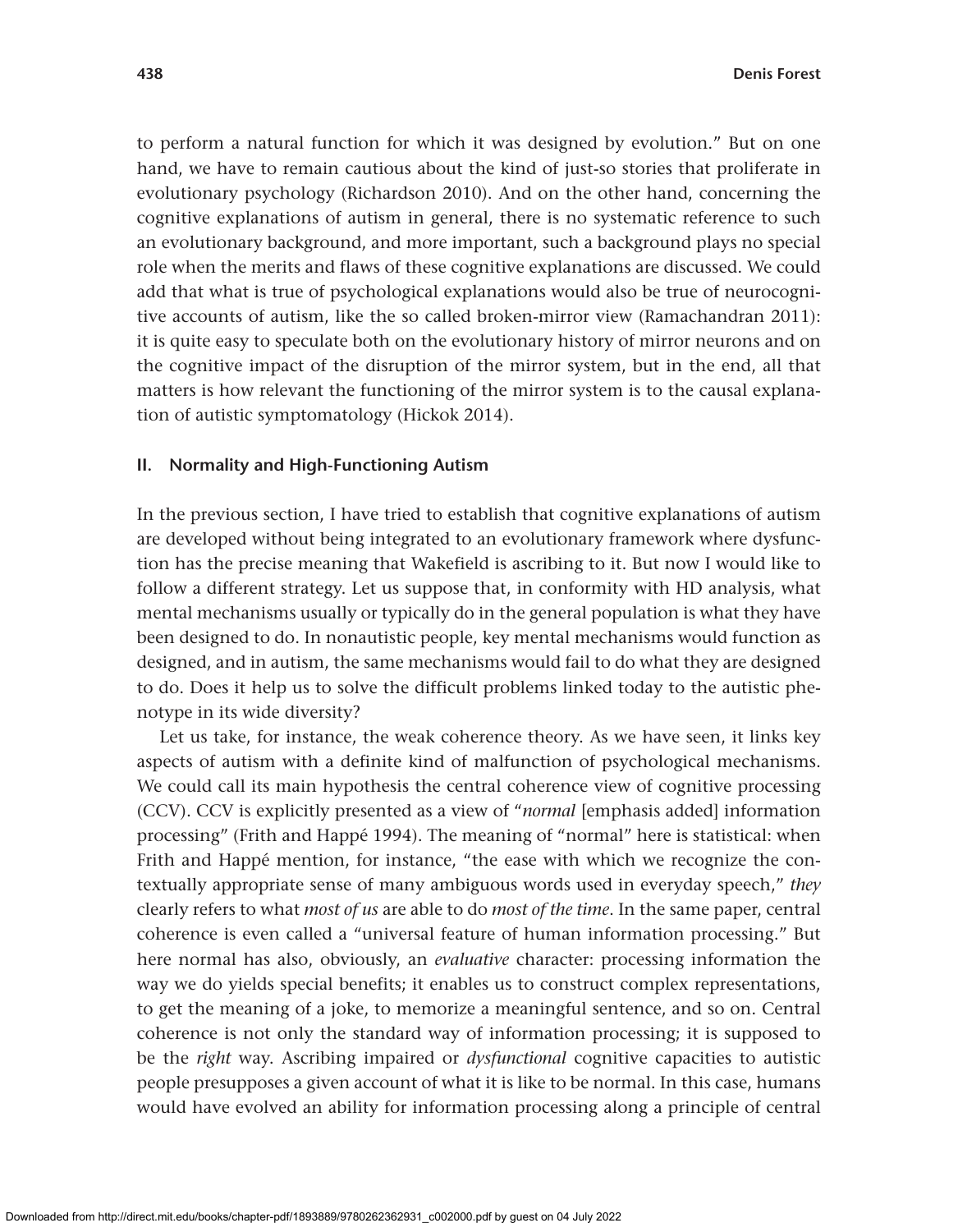coherence that is intrinsically *adaptive*. In the spirit of HD analysis, then, failure to reach central coherence would be a cognitive dysfunction.

However, one key discovery about autistic people has been that weak coherence, that is, relying on an alternative mode of information processing, instead of being always a source of impairment, may yield marked benefits in several contexts. There are now numerous examples of the "unusual strength" of autistic children on a large number of cognitive tasks: perception of detail, memory for word strings (rather than meaningful sentences), memory for unrelated items, recognition of upside-down faces, and so on (Frith and Happé 1994; Happé and Vital 2009). Looking for what is dysfunctional in autistic children, cognitive research on psychological mechanisms has revealed that in some areas, autism is not causing any form of obvious harm, as it may be a source of ability, excellence, or talent.

These results have several important implications. They mean, first, that coherence comes at a price (as in the case of neglected details) and that we have to contextualize success and failure. For instance, it is well known that there are side effects to the context sensitivity of cognitive processing that is typical of "central coherence." In the Titchener Illusion (see figure 21.1), when asked to compare the respective size of two (identical) circles, nonautistic people are mistakenly influenced by the size of other adjacent figures, while autistic people are not (Happé 1999). This means that autistic people, in a given



#### **Figure 21.1**

The Titchener Illusion. Context sensitivity leads to errors of judgments (the circles at the center are judged to have a different size). Autistic people do not succumb to this illusion (Happé 1999).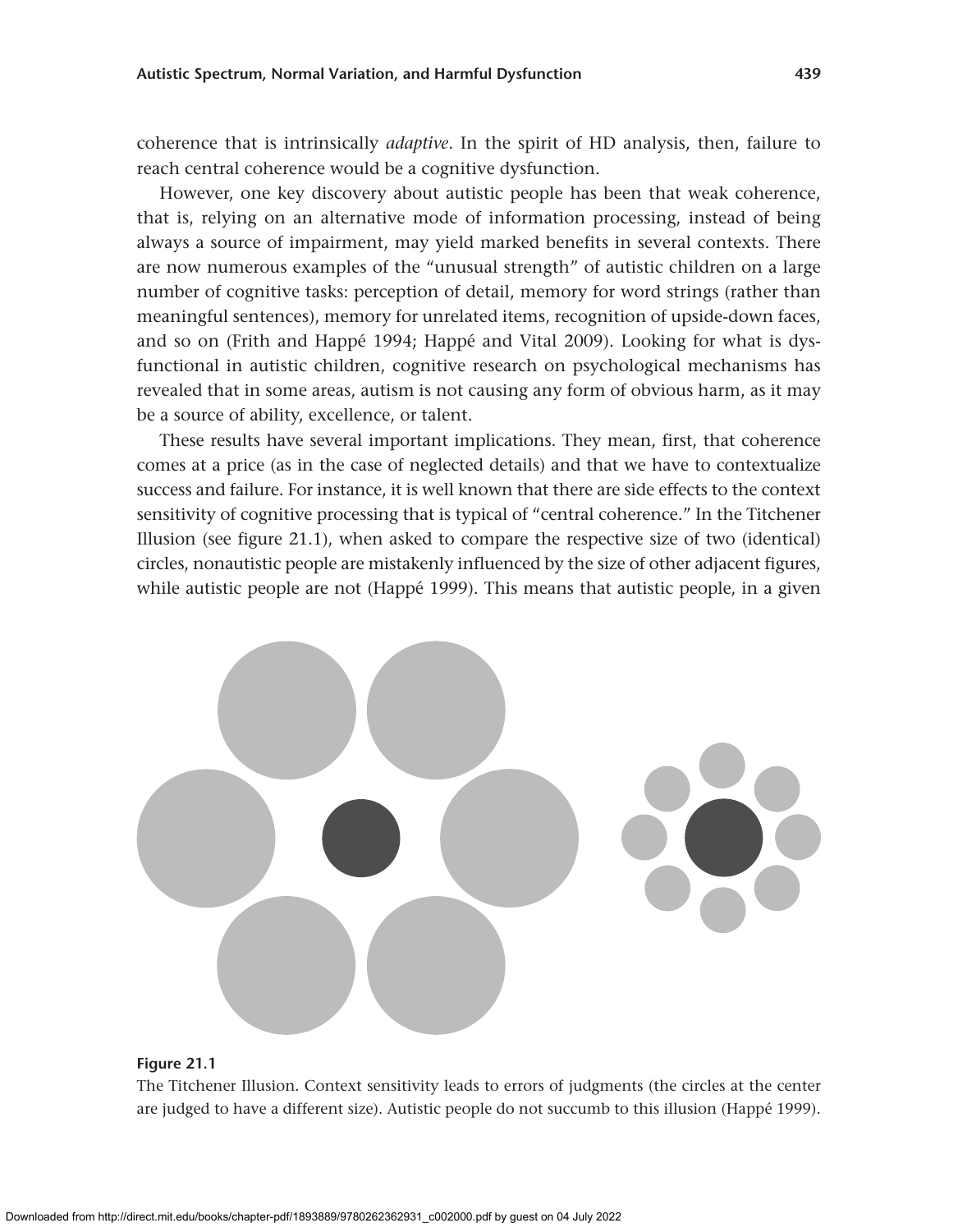context, may make a perceptual judgment that is *correct* just because they *do not* rely (or not preferably) on the central coherence mode of information processing. Not succumbing to an illusion is hardly a clear sign of disturbance and impairment.

These results also mean that instead of thinking in terms of cognitive deficits in autism, we may have to think in terms of cognitive style (Happé 1999) and a different trade-off between abilities that are impaired and other abilities that may be enhanced, at least in high-functioning autism. This blocks any narrow, chauvinistic view of normality because if we look for dysfunctions and impairments on the sole basis of diminished performance, then an alternative view should be considered: autistic persons could label nonautistic people "coherentists" (with a pejorative meaning). They would dig in the scientific literature to list all the tasks where coherentists are clearly at a disadvantage to justify their own claims: strong coherence is a clear sign of a (widespread) abnormality. And in fact, this characterization of nonautistic people *has* been suggested. See this definition of the neurotypical syndrome (NT, that is, nonautistic people) that mimics and mocks the scientific description of autistic disorders:

Definition of NT:—Neurotypical syndrome is a neurobiological disorder characterized by preoccupation with social concerns, delusions of superiority, and obsession with conformity… Neurotypical individuals often assume that their experience of the world is either the only one, or the only correct one.…NT is believed to be genetic in origin. Autopsies have shown the brain of the neurotypical is typically smaller than that of an autistic individual and may have overdeveloped areas related to social behaviour. How common is it?—Tragically, as many as 9625 out of every 10,000 individuals may be neurotypical.…There is no known cure for Neurotypical Syndrome. However, many NTs have learned to compensate for their disabilities and interact normally with autistic persons. (Posted on the website of the Institute for the Study of the Neurologically Typical, quoted by Brownlow 2010)

It is, then, extremely difficult to tell if "weak central coherence" can be understood in terms of *dysfunction* in Wakefield's sense. One possibility would be that there is a continuum between central coherence and weak coherence and that weak coherence as it is manifested in high-functioning autism and autistic talent is an instance of normal variation in human populations with a different trade-off between abilities that are diminished and abilities that are enhanced. Another possibility would be that the cognitive phenotype of high-functioning autism is in fact an instance of *harmless dysfunction*: the autistic mind deviates from an evolved, adaptive mode of functioning that corresponds to central coherence, but within current social environments, in the case of high functioning autism, this alternative mode of functioning is not detrimental and does not by itself cause significant harm. But, as significant as this alternative may seem in terms of conceptual analysis, we do not seem to be in a position to choose between these two very different descriptions of what high-functioning autism is. In particular, substituting brain mechanisms to psychological mechanisms to ground the ascription of a "dysfunction" would be a helpless move, because objective differences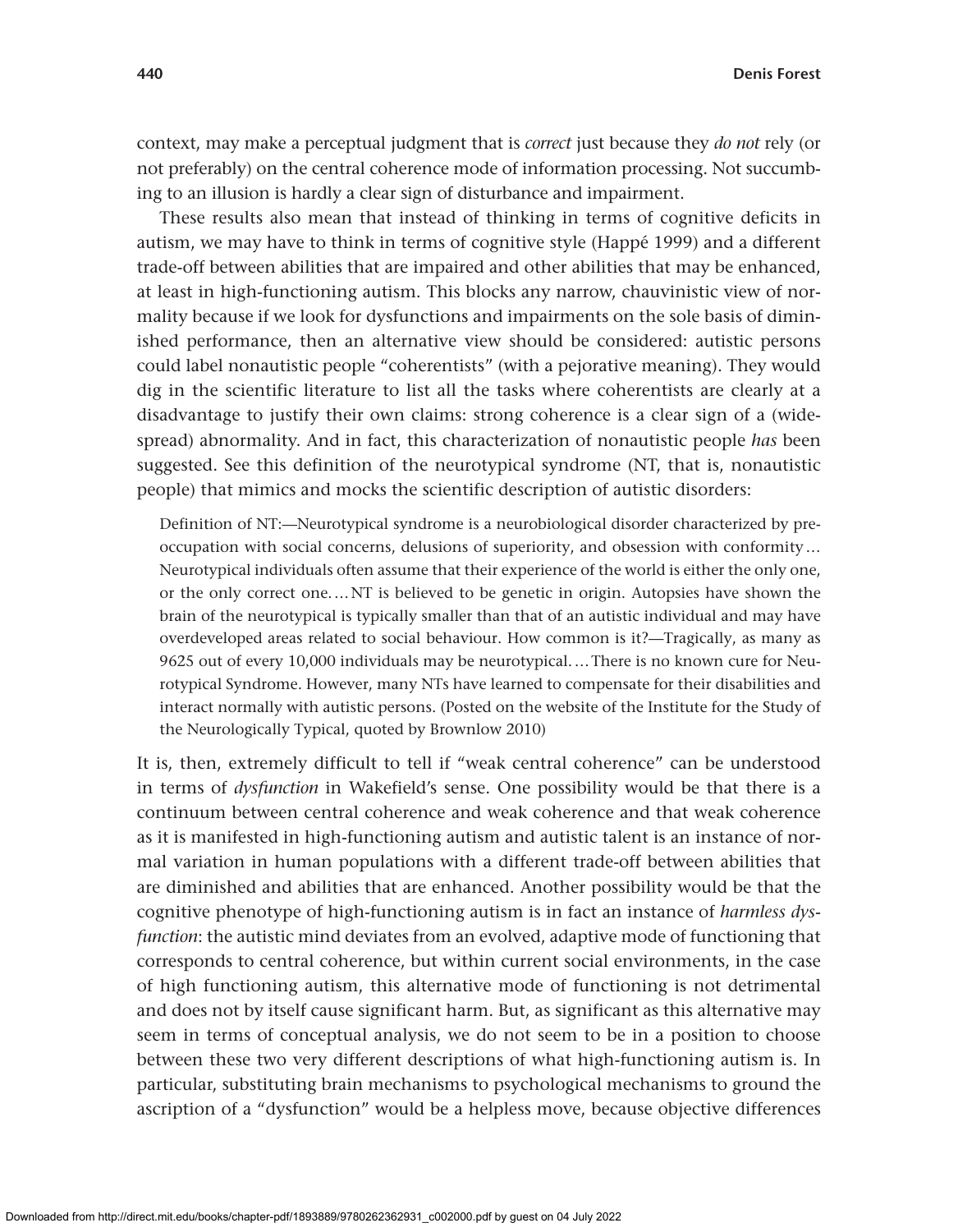within the autistic brain, which do not resemble the focal lesions of traditional neuropsychology (Baron-Cohen and Belmonte 2005), can be understood as the basis of an alternative mode of cognitive functioning: to distinguish what is dysfunctional and what is atypical, all will depend on the way we describe what the autistic brain does. For instance, "*reduction* in the connectivity between specialized local neural networks in the brain and possible *overconnectivity* within the isolated individual neural assemblies" (Rippon et al. 2007) is one way of characterizing the specific features of the autistic brain. But "overconnectivity within the isolated individual neural assemblies" could also be the basis on which, for instance, attention to detail supervenes (Grandin 2009, 1439–1440). One central problem of the research on the autistic brain is to go beyond what is merely plausible (Machamer et al. 2000) and to offer evidence that brain findings are *actually* related to the clinical picture. But it is also that we need to disentangle what is related to autism in general and what is related to the most unwelcomed aspects of severe autism. Pointing at overconnectivity, without further qualification, offers no evidence of natural dysfunction.

What counts for mental medicine is how we draw the line between a type of weak coherence (or more broadly an autistic phenotype) that counts as harmful and another that does not and how we explain the difference between the two. Talking of mental or neural mechanisms that perform or fail to perform their evolved function does not seem to help us much in that.

# **III. Harm without Values**

In his seminal paper "The Concept of Mental Disorder" (Wakefield 1992a), Wakefield claims that "only dysfunctions that are socially disvalued are disorders," and it is quite obvious that autism today is a social problem as well as a purely medical question. As we have seen above, the claim of the neurodiversity movement has been that we should stop thinking of autism as a pervasive developmental disorder, waiting for a cure, and rejecting the very notion of an underlying dysfunction. The idea of dysfunction is linked to the decomposition of a whole into components among which one or several is (are) unable to perform its (their) function. This is precisely what has been challenged by activists like Jim Sinclair in his famous essay "Don't Mourn for Us" when he denies that autism is something that people *have* (they would *have*, for instance, an impaired theory of mind comparable to a broken leg or a cardiovascular disease) and that there would be "a normal child behind the autism" that, in principle, could be freed from its problem (Sinclair 1993). From the viewpoint of neurodiversity advocates, the "pervasive" character (to use Sinclair's word) of autism is assumed to be, not the simultaneous impairment of several cognitive areas, but a different mode of feeling and thinking "that colors every experience, every sensation, perception, thought, emotion, and encounter, every aspect of existence" (Sinclair 1993). Such a shift from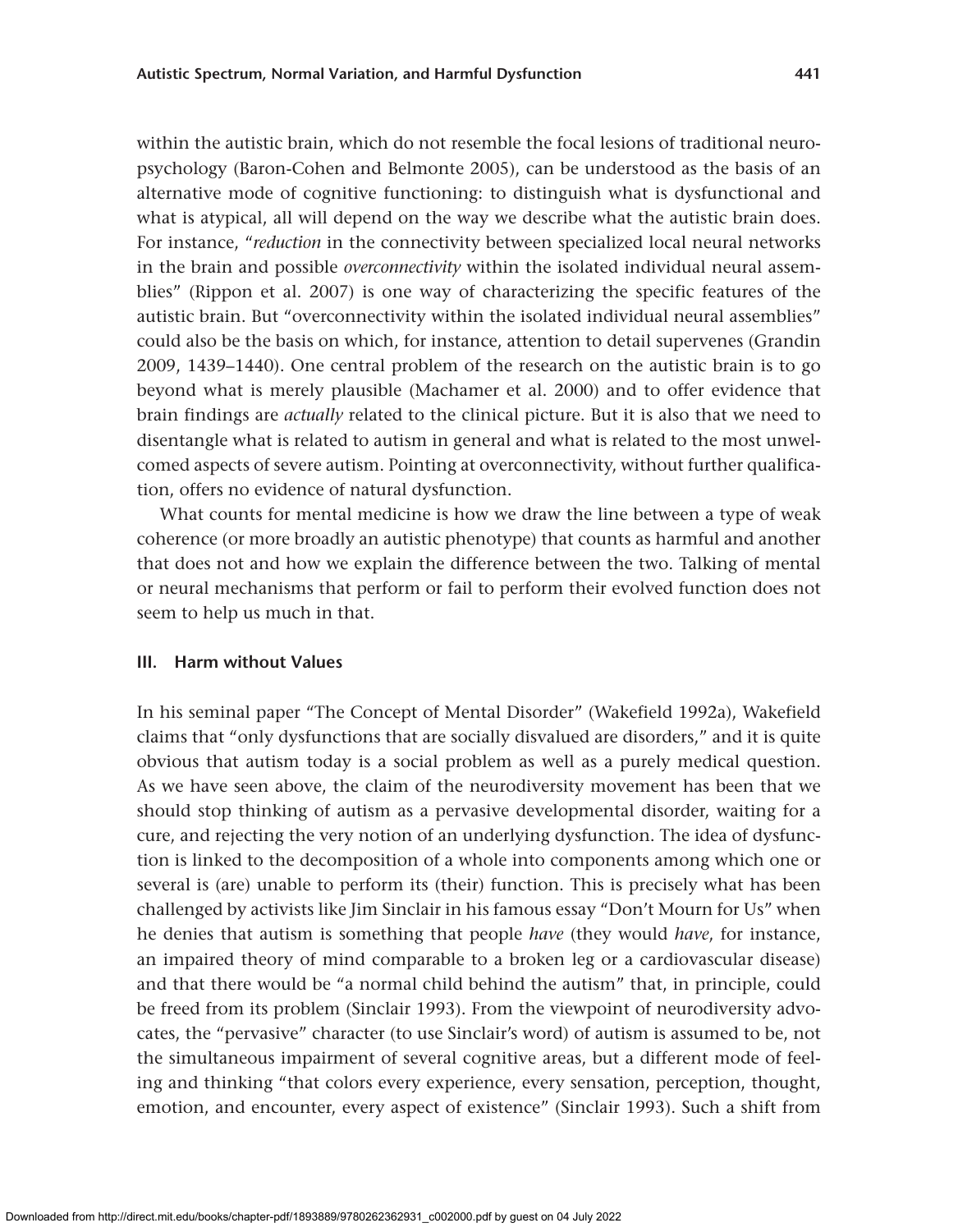a medical view to a different perspective where support and recognition of autistic people become crucial outside of medical institutions has important consequences. As statistics show that autists often confront problems like massive unemployment and low income, companies like the Danish society Specialisterne and networks like the Autistic Self Advocacy Network vindicate the application of the principle of equality of opportunities. The question, then, is social justice rather than medical explanation. And if we read recent studies and reports, it is quite obvious that the climate is changing: some major, global companies have specifically targeted people with autism in their recruitment policy (Erbentraut 2015). The underlying philosophy is not only that diversity (including "neurodiversity") is essential to innovation. It is also that people with autism have specific assets: they can be outspoken, which is perceived as a good thing in a context where constructive criticism may be attenuated by office politics. And, interestingly, what has been seen as defects, oddities, and the result of cognitive impairments in clinical contexts is redescribed in terms that underline the positive aspect of the same well-known features and their potential benefit in terms of professional achievement (Walsh et al. 2014). What was called narrow interests is now perceived as the ability to stay focused on a given task. Attention to detail is not presented as the inability to grasp large, coherent wholes but as the perception of elements that will be missed by the ordinary viewer. People with autism are at a disadvantage in the context of standard job interviews: but this tells us something about the standard of job interviews, not against people with autism. As a result, there may be an ongoing change in the appraisal of autism: in a different social setting, it seems to be *valued* as it has never been before. According to the proponents of neurodiversity, autism would be harmful only in some circumstances and for external reasons—because of the negative attitudes that are the product of deeply rooted prejudices. It may *cause* harm, then, in a society that mistakenly perceives it as a disorder and a source of impairments, but it is not harmful in itself. Is there a way to reconcile the medical view and the claims of neurodiversity? And how does the HD view relate to this debate? I suggest we give a closer look to the relations between disorders, values, and harm.

First, even if this changing attitude toward autism is confirmed, a reappraisal has not in itself the power to transform a disorder into a nondisorder, as if functions and dysfunctions were dependent on our values. In this I would side with Wakefield: more positive attitudes toward autism in general do not change the boundaries of what disorders are, even if they may change the *representation* of disorders. These attitudes coincide with the outcome of scientific research that has unveiled *facts* that were previously neglected: autistic talent has been "unmasked" by scientific research and by the exposure of exceptional cases. But this does not prove wrong the view that in many cases autism may be harmful. This means also that the claims of the neurodiversity movement suffer from the same flaw that plagues the traditional, medical view: claiming that all forms of autism are instances of normal variation is just another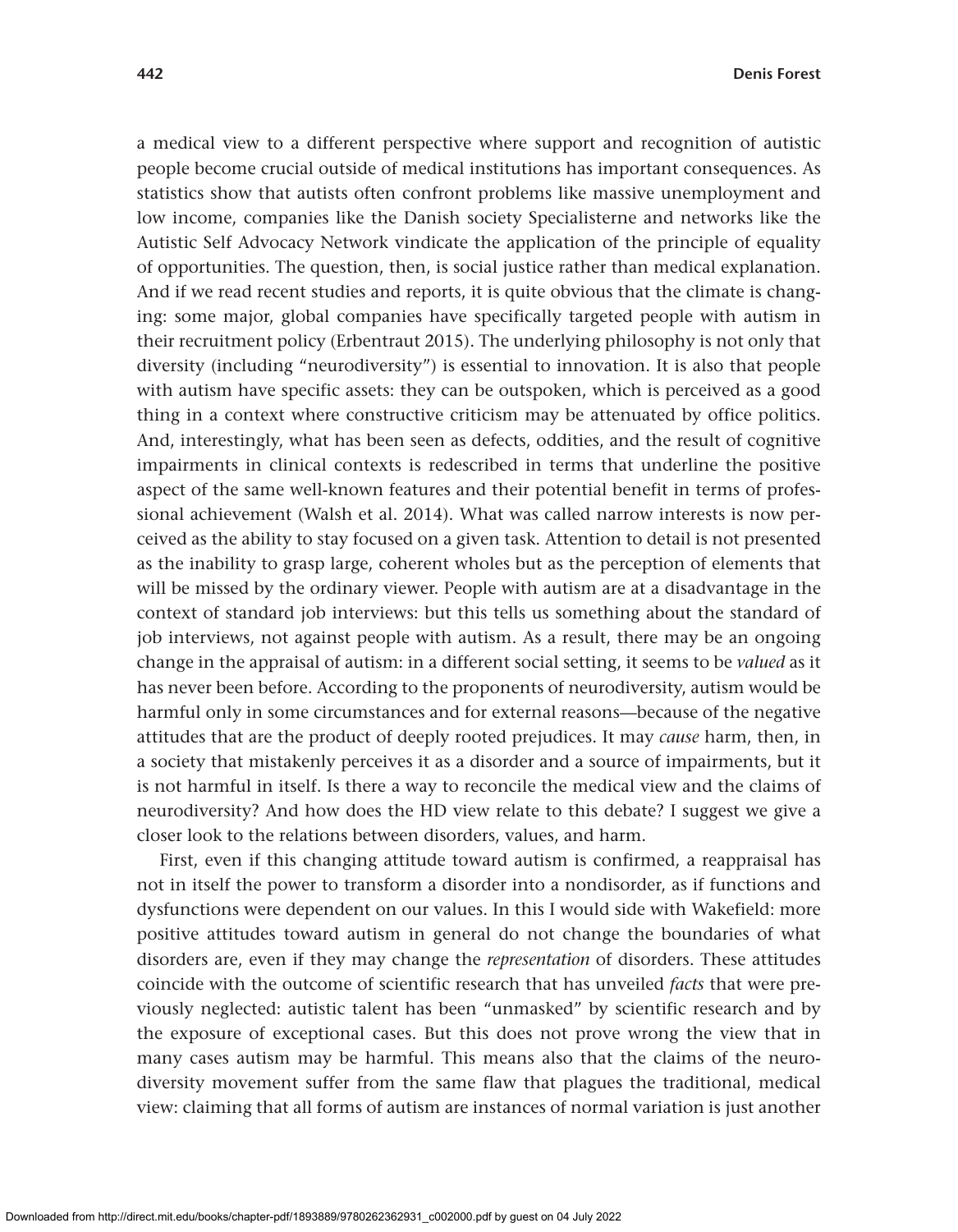brand of essentialism. Advocating the rights of autistic persons in general is compatible with the recognition of the wide disparities within the autistic spectrum and of the vulnerability and disabilities that are the consequences of severe autism, which make the medical research as important as it has ever been. The reasonable, narrow view of neurodiversity—high-functioning autism is an instance of normal variation—does not entail the broad view—any kind of autism is a form of normal variation (Jaarsma and Welin 2011). Progress in terms of social integration does not offer evidence that the medical view is wrong in itself and that in all cases, disability is nothing more than a disvalued difference.

But then, what is needed is a view of harm that is more factual and not dependent on "social values." The deprivation of something that is both widespread and useful is in itself harmful, in this narrow sense, because it is a source of disadvantage. For a given subject, dysfunctions result in harm when they reduce significantly and repeatedly his autonomy, the range of his opportunities, or the probability of success of his actions (Forest and Le Bidan 2016). Jerome Wakefield acknowledges this sense of harm from time to time as in the example of kidneys (Wakefield 1992a, 384) when he says that "a dysfunction in one kidney often has no effect on the overall well-being of a person and so is not considered to be disorder": in this case, clearly, the absence of harm (and, as a consequence, the absence of a disorder) has little to do with "present cultural standards" but only with the lack of detrimental effects of the dysfunction on the ordinary life of the individual. To say that "to be considered a disorder, the dysfunction must also cause significant harm under present circumstances and according to present cultural standards" leaves open the possibility of the presence of harm under present circumstances *without* reference to cultural standards, as in the case of kidney dysfunction. In the very same sense, impairing language acquisition in a neurodevelopmental disorder is causing significant harm because in this case, the range of opportunities is severely reduced and results in a disadvantage for the child. And to know this, we don't need an evolutionary scenario about the benefits of language mechanisms. And we don't need to think of social values, because we cannot figure out a society where failing to learn how to speak would not be intrinsically detrimental to a human child.

Then, it is both true that only harmful dysfunctions matter to medicine (because of their significant consequences) and false that the presence or the absence of a disorder depends on "social values." To see this, we can make the following thought experiment. Let us imagine that in a given (imaginary) society, children who meet the criteria for classical autism (difficulties with language acquisition, reduced social interactions, and repetitive behavior) receive a most favorable treatment, because they are supposed to have been chosen for some kind of higher, spiritual purpose. According to religious beliefs that shape the attitudes of members of this society, the (apparent) deficiencies of autistic children are only the sign of their (hidden) supernatural powers. But in this case, we still have the underlying cognitive dysfunctions and the reduced abilities. And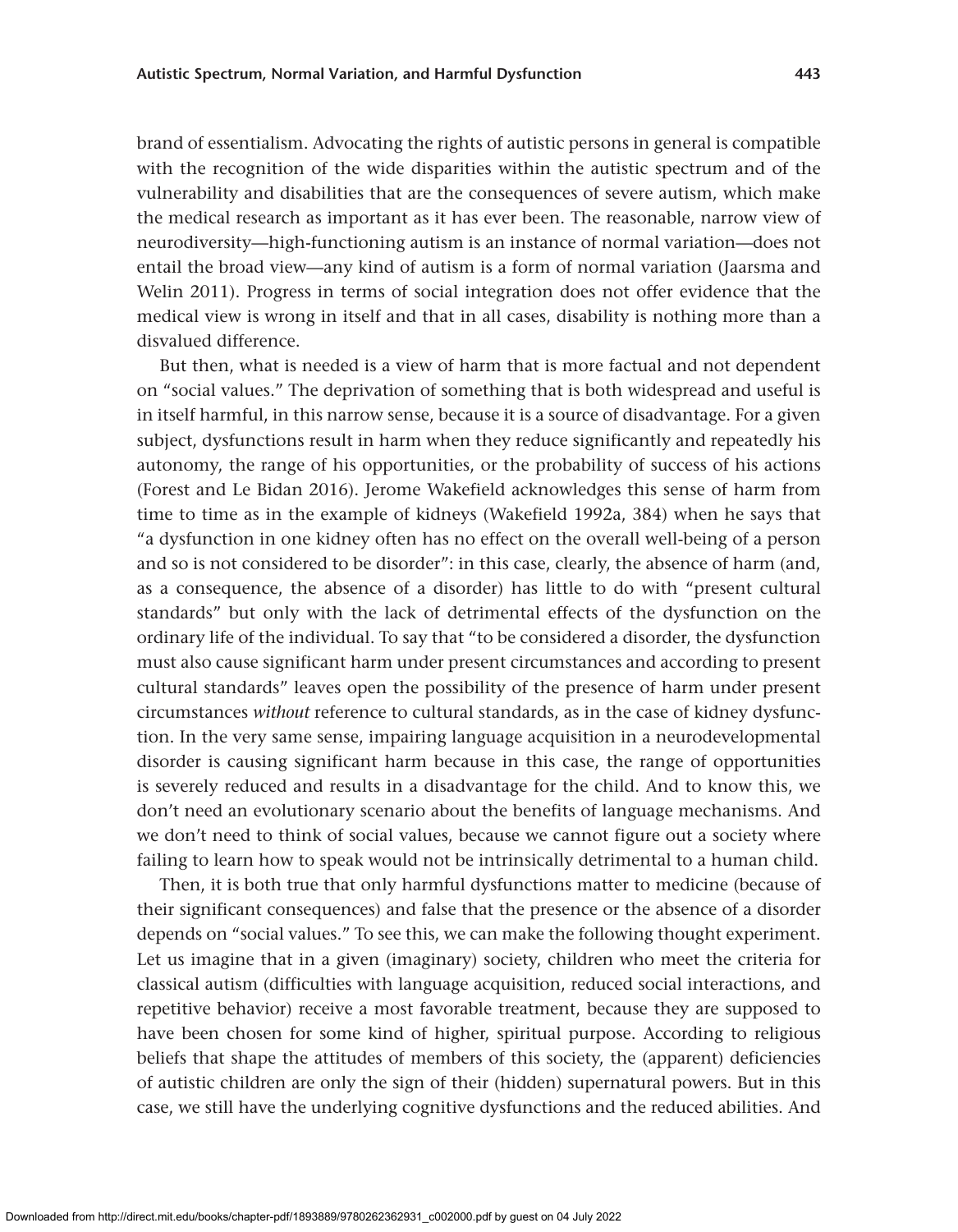we have every reason to believe that in this case, classical autism is still a disorder, even if the child is placed in a most favorable environment. It does not seem possible, then, to claim that, underlying dysfunctions being kept constant, the presence or the absence of a mental disorder depends on social values. In many cases at least, whatever values we adopt or reject, the harmful consequences, in the sense above defined, are there to stay.

### **Conclusion**

Hempel used to underline that functional talk presupposes a certain standard of what the "normal functioning" or the functional integrity of the corresponding system may be, and he insisted on the necessity of making such standards as explicit as it is possible (Hempel 1965). In medicine and psychiatry, in particular, it is not possible to make claims about function and dysfunction without sensible background assumptions relative to the integrity of the individual. And what psychiatry lacks, too often, is a theory of what mental health would be. Having no standard of integrity at all would lead us nowhere, but we have to be especially careful not to define these standards in an excessively narrow way and to remain sensitive to what we could call the *varieties* of mental health. One popular version of our evolutionary history is that what makes humans special is their mindreading ability, an ability that allows us, in particular, to navigate within large social groups. Another version would be our ability to construct abstract, coherent wholes and to decompose them into their elements. Autism, then, would be a disorder not just because autistic behavior is odd, or because autistic children fail to do several things, but because autistic persons deviate from a certain standard to which we give a special importance for theoretical reasons. It is, as a consequence, especially important that just-so stories that flourish in evolutionary psychology do not introduce bias in our representation of what mental disorders are. If, as I have suggested above, for a given subject, dysfunctions result in harm when they reduce significantly and repeatedly his autonomy, the range of his opportunities, the quality of his wellbeing, or the probability of success of his actions, we have, very roughly, a standard to judge when autism is a kind of normal variation (associated with different abilities and opportunities) and when it is a source of impairment that requests medical concern. Again, dysfunction, in this sense, is not defined in reference to an evolutionary background, and harm is not judged according to social values.

### **Notes**

1. Baron-Cohen, 2008: "The official terminology is to use the acronym ASD, for autism spectrum disorder. I prefer the acronym ASC [Autistic Spectrum Condition], since individuals in the high-functioning subgroup are certainly different [.…] but it is arguable whether these differences should be seen as a disorder" (p. 14).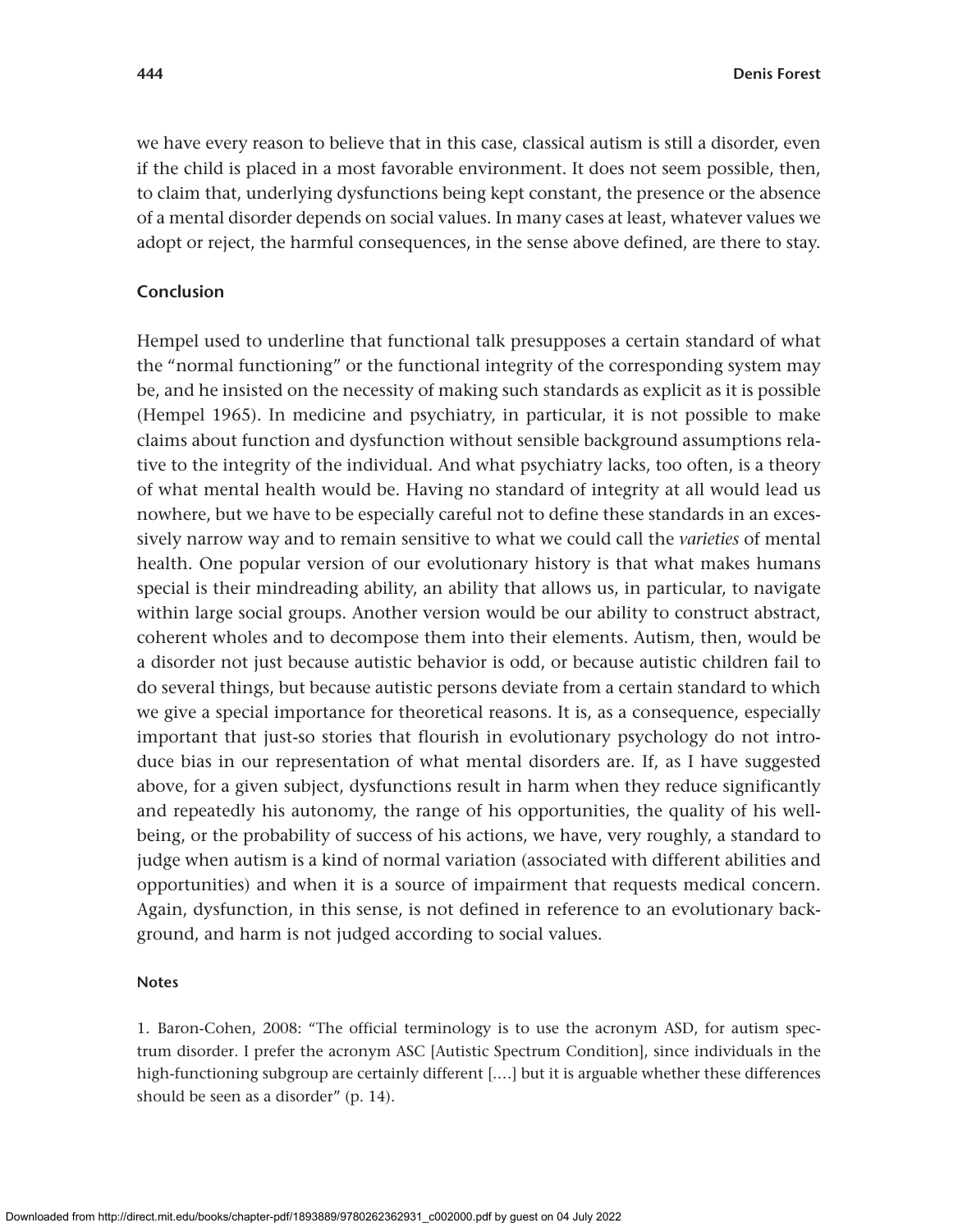2. To my knowledge, the first occurrence of the word "neurodiversity" in a publication is Blume, 1998.

3. About the second question, I want to stress that what I have in mind is not reducible to the "imprecise boundary objection" against which Jerome Wakefield has already vindicated his views (Wakefield, 1999). In his answer to Lilienfeld and Marino, he has claimed that the HD analysis, as an instance of conceptual analysis, is not aimed at resolving the question of the boundary of disorders, but aimed at "explaining shared judgments about a range of important cases that fall on one side or the other of the boundary" (379). But clearly, high-functioning autism is not a limited set of rare and exceptional, boundary cases, it covers a large part of the autistic spectrum. And as judgments about high-functioning autism are contradictory, and not "shared," the question is how to take sides in the debate in a non-arbitrary manner.

4. See the foreword by evolutionary psychologists Leda Cosmides and John Tooby to Baron-Cohen, 1995.

#### **References**

Allen, D. 1988. Autistic spectrum disorders: Clinical presentation in preschool children. *Journal of Child Psychology* 3 (suppl.): 48–56.

Baron-Cohen, S. 1995. *Mindblindness, an Essay on Autism and Theory of Mind*. MIT Press.

Baron-Cohen, S. 2008. *Autism and Asperger Syndrome*. Oxford University Press.

Baron-Cohen, S. 2009. Autism: The empathizing-systemizing (E.-S.) theory. *The Year in Cognitive Neuroscience Annals of the New York Academy of Sciences* 1156: 68–80.

Baron-Cohen S., and M. K. Belmonte. 2005. Autism: A window onto the development of the social and analytic brain. *Annual Review of Neuroscience* 28: 109–126.

Blume, H. 1998. Neurodiversity: On the neurological underpinnings of geekdom. *The Atlantic*, September 30, 1998. [https://www.theatlantic.com/magazine/archive/1998/09/neurodiversity/305909.](https://www.theatlantic.com/magazine/archive/1998/09/neurodiversity/305909)

Brownlow, C. 2010. Re-presenting autism: The construction of NT syndrome. *Journal of Medical Humanities* 31(3): 243–256.

Cummins, R. 1975. Functional analysis. *Journal of Philosophy* 72: 741–764.

Erbentraut, J. 2015. How these four companies are tackling the autism unemployment rate. *Huffington Post*, June 1, 2015. [http://www.huffingtonpost.com/2015/05/07/autism-employment\\_n\\_7216310](http://www.huffingtonpost.com/2015/05/07/autism-employment_n_7216310.html) [.html.](http://www.huffingtonpost.com/2015/05/07/autism-employment_n_7216310.html)

Forest, D. and M. Le Bidan. 2016. In search of normal functions: BST, Cummins functions, and Hempel's problem. In *Naturalism in Philosophy of Health: Issues, Limits and Implications,* E. Giroux and M. Lemoine (eds.), 39–51. Springer Verlag.

Frith, U. 1989. *Autism: Explaining the Enigma*. Wiley-Blackwell.

Frith, U., and F. Happé. 1994. Autism: Beyond 'theory of mind.' *Cognition* 50(1–3): 115–132.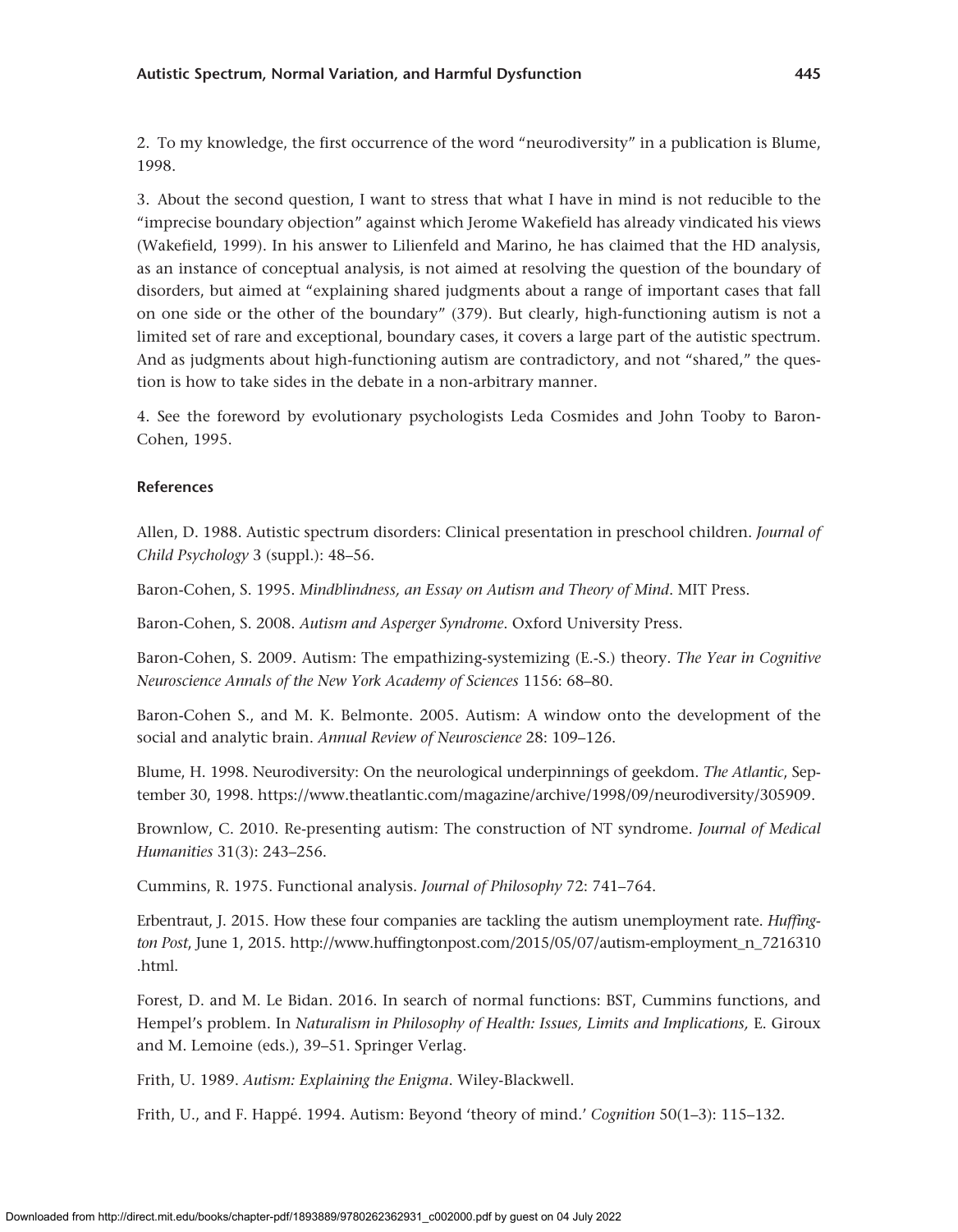Gerrans, P. 2002. The theory of mind module in evolutionary psychology. *Biology and Philosophy* 17(3): 305–321.

Grandin, T. 2006. *Thinking in Pictures and Other Reports from My Life with Autism*. Bloomsbury.

Grandin, T. 2009. How does visual thinking work in the mind of a person with autism? A personal account. *Philosophical Transactions of the Royal Society B* 364: 1437–1442.

Happé, F. 1999. Autism: Cognitive deficit or cognitive style? *Trends in Cognitive Science* 3(6): 216–222.

Happé, F., and P. Vital. 2009. What aspects of autism predispose to talent? *Philosophical Transactions of the Royal Society B* 364: 1369–1375.

Hempel, C. 1965. The logic of functional analysis. *Aspects of Scientific Explanation and Other Essays in the Philosophy of Science*, 297–330. Free Press.

Hickok, G. 2014. *The Myth of Mirror Neurons*. Norton.

Hill, E. L. 2004. Executive dysfunction in autism. *Trends in Cognitive Sciences* 8(1): 26–32.

Jaarsma, P., and S. Welin. 2011. Autism as a natural human variation: Reflections on the claims of the neurodiversity movement. *Health Care Analysis* 20(1): 20–30.

Just, M. A., V. L. Cherkassky, T. A. Keller, and N. J. Minshew. 2004. Cortical activation and synchronization during sentence comprehension in high-functioning autism: Evidence of underconnectivity. *Brain* 127(pt 8): 1811–1821.

Kanner, L. 1943. Autistic disturbances of affective contact. *Nervous Child* 2: 217–250.

Machamer, P., L. Darden, and C. Craver. 2000. Thinking about mechanisms. *Philosophy of Science* 67(1): 1–25.

Murphy, D., and R. Woolfolk. 2000. The harmful dysfunction view of mental disorders. *Philosophy, Psychiatry, and Psychology* 7(4): 242–252.

Ortega, F. 2009. The cerebral subject and the challenge of neurodiversity. *Biosocieties* 4: 425–445.

Ozonoff, S., B. F. Pennigton, and S. J. Rogers. 1991. Executive function deficits in high-functioning autistic individuals: Relationship to theory of mind. *Journal of Child Psychology and Psychiatry* 32: 1081–1105.

Piven, J., P. Palmer, D. Jacobi, D. Childress, and S. Arndt. 1997. Broader autistic phenotype: Evidence from a family history study of multiple-incidence autism families. *American Journal of Psychiatry* 154(2): 185–190.

Poland, J. 2002. *Whither Mental Disorders*. Unpublished manuscript.

Ramachandran, V. S. 2011. *The Tell-Tale Brain: A Neuroscientist's Quest for What Makes Us Human*. William Heinemann.

Richardson, R. C. 2010. *Evolutionary Psychology as Maladapted Psychology*. MIT Press.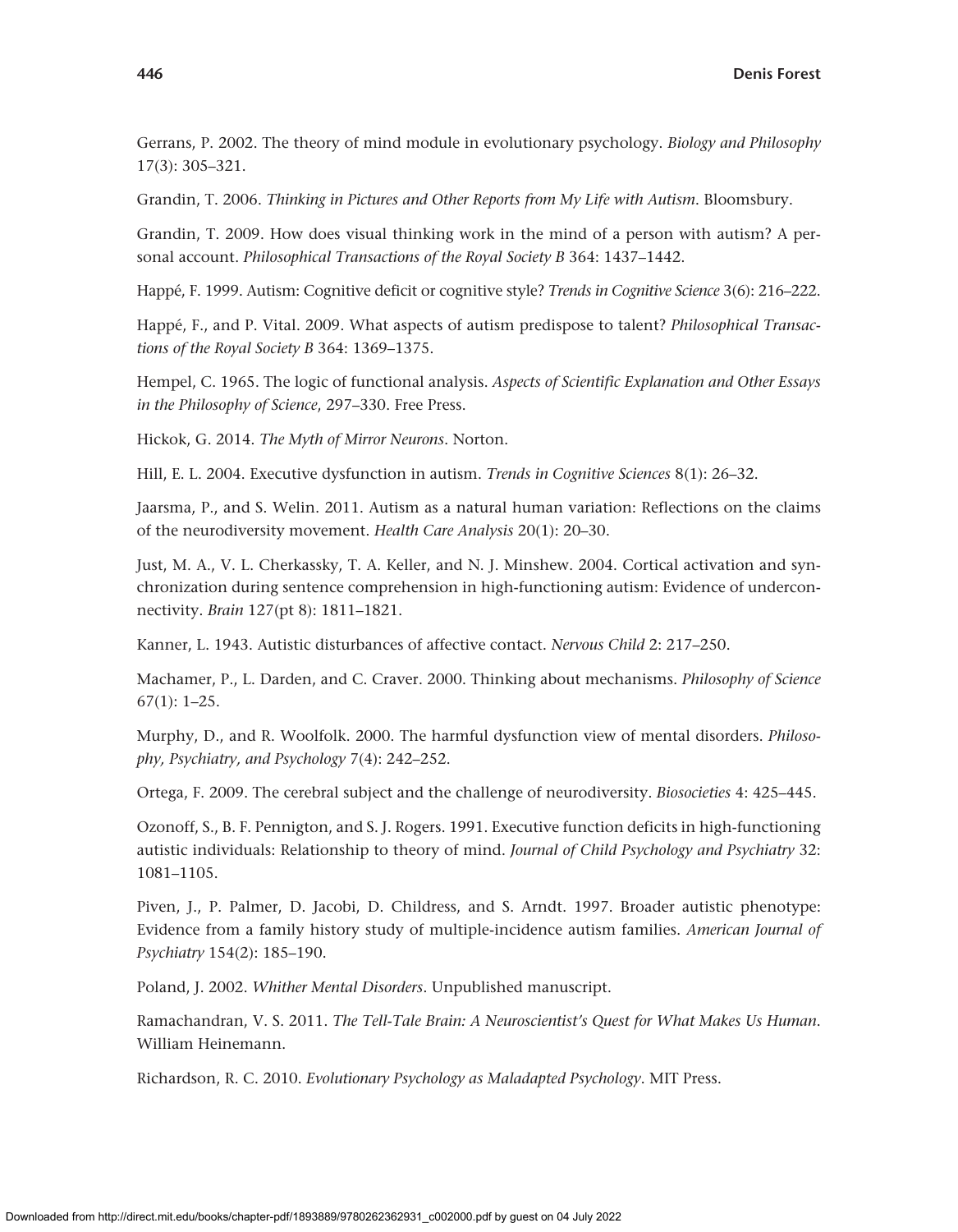Rippon, G., J. Brock, C. Brown, and J. Boucher. 2007. Disordered connectivity in the autistic brain: Challenges for the new psychopathology. *International Journal of Psychophysiology* 63(2): 164–172.

Schwartz, P. H. 2007. Defining dysfunction: Natural selection, design, and drawing a line. *Philosophy of Science* 74: 364–385.

Sinclair, J. 1993. Don't mourn for us. *Our Voice* 1(3). [https://www.autreat.com/dont\\_mourn.html.](https://www.autreat.com/dont_mourn.html)

Wakefield, J. C. 1992a. The concept of mental disorder: On the boundary between biological facts and social values. *American Psychologist* 47(3): 373–388.

Wakefield, J. C. 1992b. Disorder as harmful dysfunction: A conceptual critique of *DSM-III-R*'s definition of mental disorder. *Psychological Review* 99(2): 232–247.

Wakefield, J. C. 1999. Evolutionary versus prototype analyses of the concept of disorder. *Journal of Abnormal Psychology* 108: 374–399.

Wakefield, J. C. 2000. Spandrels, vestigial organs and such: Response to "The harmful dysfunction view of mental disorders." *Philosophy, Psychiatry, and Psychology* 7(4): 253–269.

Walsh, L., S. Lydon, and O. Healy. 2014. Employment and vocational skills among individuals with autism spectrum disorder: Predictors, impact, and interventions. *Review Journal of Autism and Developmental Disorders* 1(4): 266–275.

Wing, L. 1997. The autistic spectrum. *Lancet* 350(9093): 1761–1767.